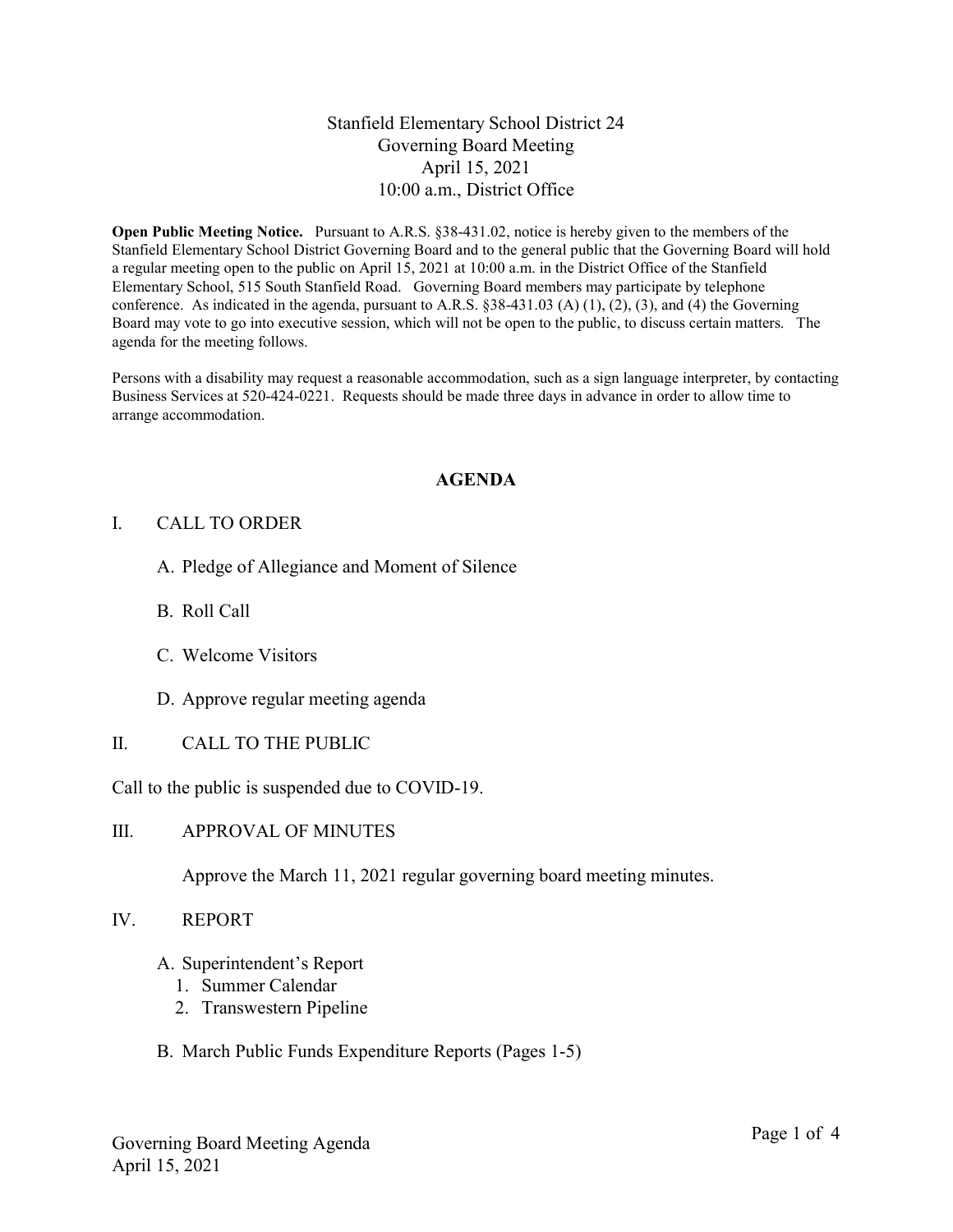- C. March Student Activities Report (Page 6)
- D. Principal's Report (Page 7)
- E. Operations Support Services Reports (Pages 7-8)
	- 1. Maintenance
	- 2. Transportation
	- 3. Technology
- V. NEW BUSINESS ACTION ITEMS PERSONNEL

All hiring is pending satisfactory completion of background investigation, records verification, and fingerprint report.

- A. Approve hire of Sheila Garland, Teacher, effective July 21, 2021
- B. Approve hire of Kimmer Servance, Teacher effective July 19, 2021
- C. Accept resignation of Kristine Tibi, Health Aide, effective May 20, 2021 (Page 8)

D. Accept Teacher Contracts declined and resignations effective May 20, 2021, Kay Marish Edulan (Page 9)

- E. Approve hire for 2021-22, notice of Substitute Teacher Appointment:
	- 1. Julia Curtis
	- 2. Dimple Dagatan
	- 3. Jean Elshere
	- 4. Maryeileen Flanagan
	- 5. Giles Liddell
	- 6. Sigrid Lawyer
	- 7. Velia Marquez
	- 8. Rosemary Rodriguez
	- 9. Vera Sagor
- F . Approve 2021-22 extra duty contract for
	- 1. Rudolph Macias, Boys Soccer
	- 2. Yvette Hernandez, Girls Soccer
	- 3. Rudolph Macias, Flag Football
	- 4. Sylvia Garcia, Cross Country
	- 5. Sylvia Garcia, Track
	- 6. Yvette Hernandez, Girls Basketball
	- 7. Rudy Macias, Boys Basketball
	- 8. Louie Espuma, Baseball
	- 9. Louie Espuma, Softball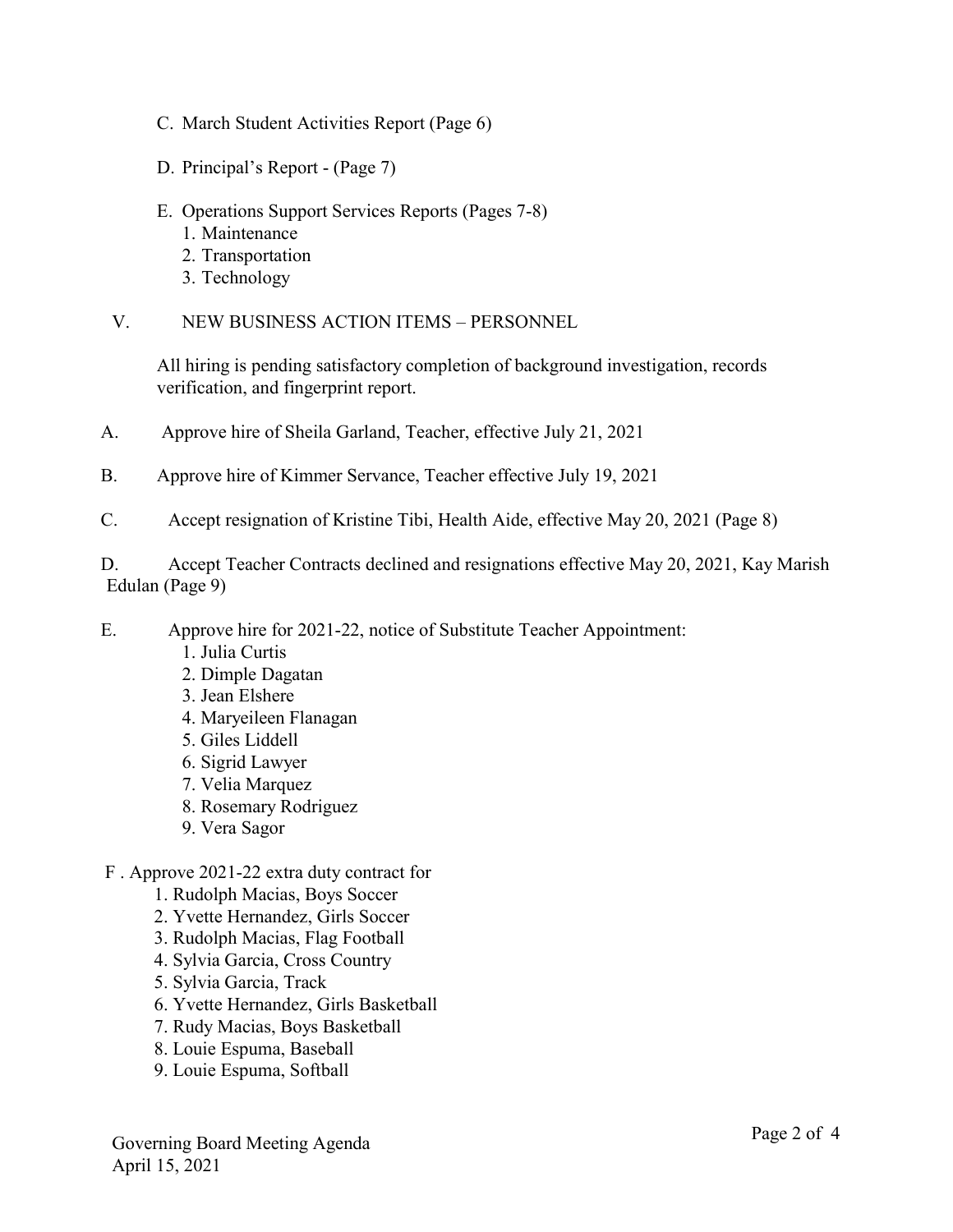# VII. NEW BUSINESS ACTION ITEMS – BUSINESS

| A. |  | Ratify approval of payroll vouchers |
|----|--|-------------------------------------|
|    |  |                                     |

|  | PV19        | \$127,365.94 |
|--|-------------|--------------|
|  | <b>PV20</b> | \$131,278.28 |

B. Ratify approval of expense vouchers

| 1. | EV2133 | \$38,357.73 |
|----|--------|-------------|
| 2. | EV2134 | \$29,426.93 |
| 3. | EV2135 | \$16,900.98 |

C. Approve performance pay per contract for meeting the 2019-2020 IAP goals for the Superintendent.

D. Ratify approval of the Superintendent's signature on the 403(b) Plan Administration Services Contract between Stanfield Elementary School District and TSA Consulting Group, Inc for services through February 28, 2021 (Page 10)

E. Approve revised 2022-2023 school year calendar. (Page 11)

F. Approve the disposal of Elementary Playground (Tag#011833 Valued at \$12,881), and Preschool Playground (Tag#011694 Valued at \$1276.85) due to storm damage.

G. Approve the Transwestern Pipeline litigation, request for recalculation of State Aid in the amount of \$98,451.82. (Page 12)

- H. Approve purchase of 2021-2022 group insurance with the following annual costs per employee. (Page 13-18)
	- 1. Medical: Valley Schools, \$5,889.84
	- 2. Dental: Ameritas, \$304.80
	- 3. Life and AD&D: MetLife, \$80.40
	- 4. Voluntary vision: VSP, \$83.64 employee cost
- I. Approve the Valley Schools Employee Benefits Group Membership Agreement for 2021- 2022 school year. (19-23)

J. Approve Heinfeld, Meech & Co., P.C. Audit Reports for the fiscal year ending June 30, 2020 (Front pocket)

- 1. Audit Report Transmittal Letter
- 2. Comprehensive Annual Financial Report
- 3. Uniform System of Financial Records (USFR) Compliance Questionnaire Single Audit Reporting Package